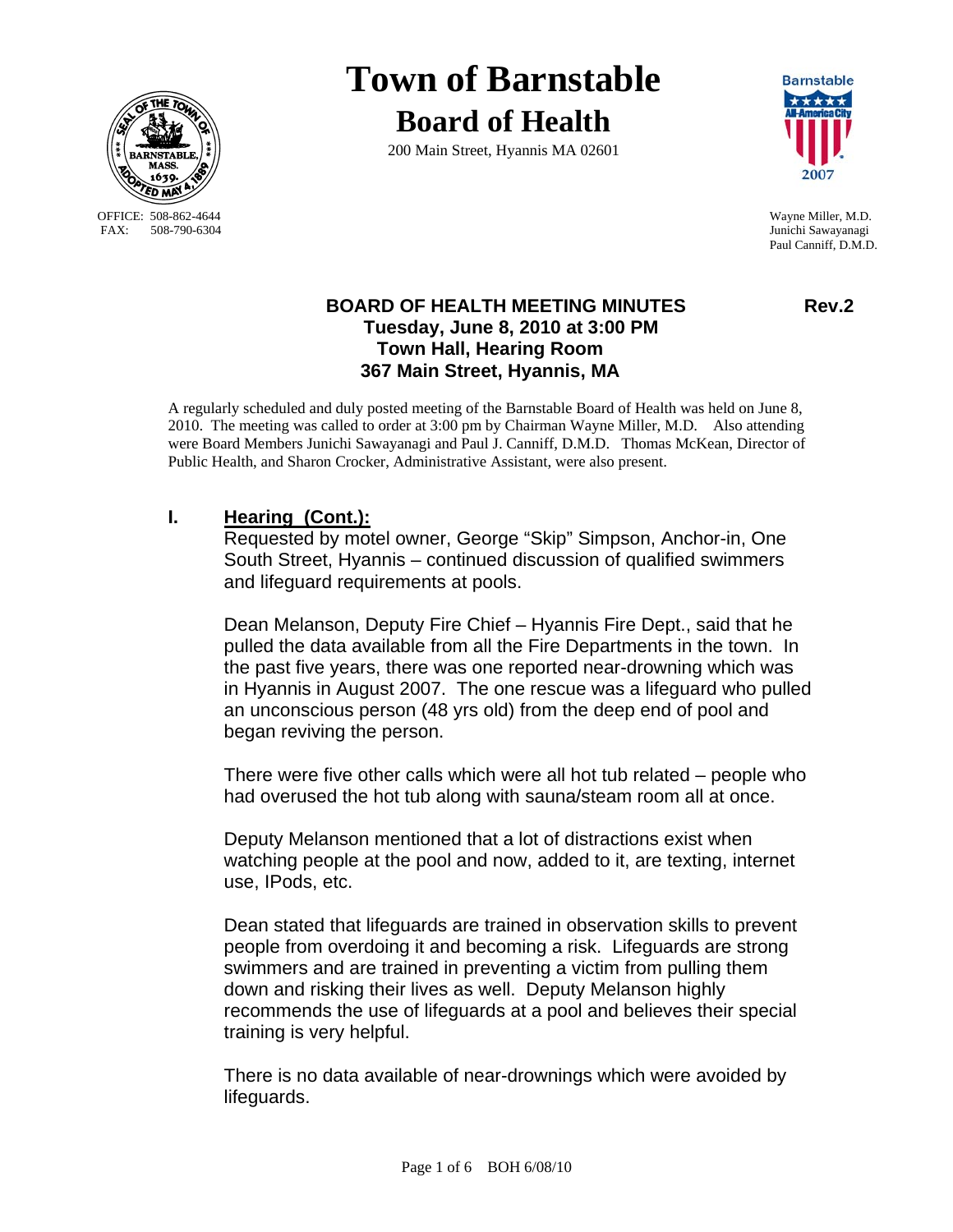Dr. Miller brought up the public beaches where the Town allows swimming at one's own risk after hours.

He suggests we create a regulation which applies to everyone fairly so that there is proper signage, rescue equipment, etc.

Dr. Canniff supports the requirement of qualified swimmers be increased.

The Board will review more in-depth and will speak to the Legal Department as well (for potentiality of lawsuits).

## **II. Hearing - Proposed Regulation**:

Tight Tanks at Beauty Salons and Barber Shops.

Levine Klur, Roots Hair Salon, to be opened at Windmill Square, Cotuit, spoke of his industry. He stated that the professional salons have good products and the home products bring a higher percentage of chemicals to the groundwater.

The past studies done on chemicals from hair salons were found to be inconclusive.

Upon a motion duly made by Dr. Canniff, seconded by Junichi Sawayanagi, the Board voted to continue with the current policy and to include the requirement to add a Holding Tank to a Hair Salon with the following conditions: 1) if the septic fails, 2) if there is a change in ownership / licensee, or 3) an increase in flow, or if there is a new facility. (Unanimously, voted in favor.)

## **III. Hearing – Septic:**

Sullivan Engineering representing J. Robert Casey, Trustee, Pickwick Realty Trust, owner – 71 Ocean View Avenue, Cotuit, Map/Parcel 034- 045, 4.7 acre parcel, Re-circulating Sand Filter System.

Mike Ford, Attorney, spoke on the matter. John O'Dea, Sullivan Engineering, went through the septic plan with the Board. The septic will be designed for greater than 1650 gallons/day.

The property will continue to be used for single family use. There are multiple properties and multiple kitchens with a total of 27 bedrooms on the parcel.

In January 28, 2008, the Planning Board endorsed the house plan. This was a pre-existing lot. They filed a "Perimeter Plan which is an Approval-Not-Required Plan (meaning it was not a Sub-Division, however, the plan allows protection under the State Code Chapter 111 Section 127P to allow them a three year period to freeze the regulations.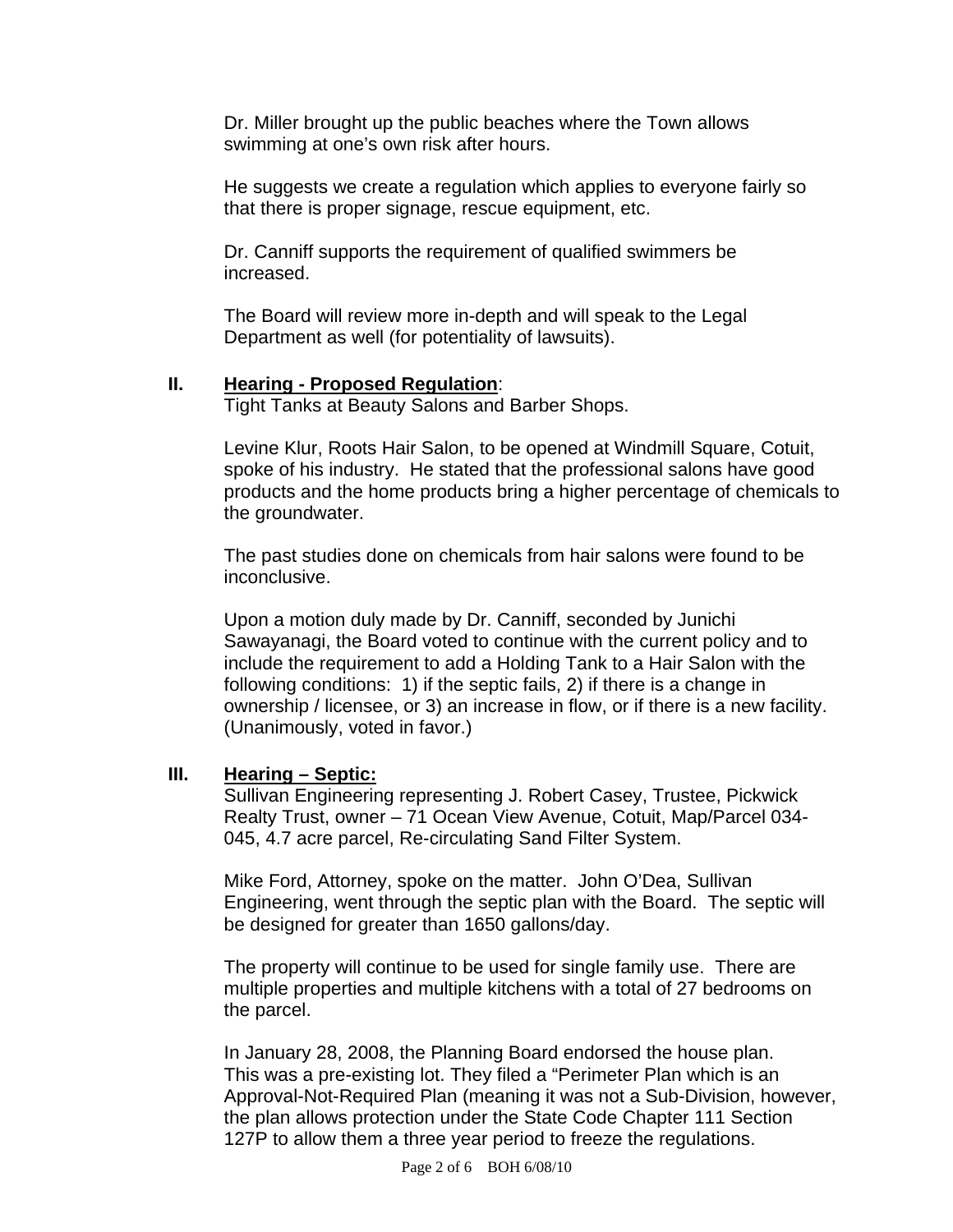Therefore, they do not fall under the Feb 2009 regulation until January 28, 2011. The Board would like to have this reviewed by the Legal Department to verify this is accurate filing.

Mr. Thomas McKean stated a quarterly monitoring plan must be submitted.

Upon a motion duly made by Dr. Canniff, seconded by Mr. Sawayanagi, the Board voted to approve the plan dated May 3, 2010, pending the submission of (1) Quarterly Monitoring Plan and (2) Operating and Maintenance Agreement for the system and (3) vote is subject to the approval of the Town Legal Department. (Unanimously, voted in favor.)

## **IV. Hearing – Septic Failed (Cont.):**

Michael Santos, owner – 26 Bishops Terrace, Hyannis, Map/Parcel 251-215, septic failure.

Mr. Santos was not present.

Dr. Miller mentioned there were apparently certain situations which caused the flowing of the system.

Upon a motion duly made by Dr. Canniff, seconded by Mr. Sawayanagi, the Board voted to allow Mr. Santos to continue with the current system with the following conditions: 1) the septic must be inspected yearly for the next three years and the reports will be submitted to the Health Division, 2) if the property is sold within five years from today (June 8, 2013), then Mr. Santos must replace the septic system at his own costs or he must inform the buyer of the Board of Health's concerns and the buyer must sign off on such a statement, and 3) prior to renting, Mr. Santos must undergo a rental inspection and register it as a rental to meet regulations. (Unanimously, voted in favor.)

# **V. Variance – Septic (New Item):**

A. Linda Pinto representing Marsha Alibrandi, owner – 4093 Route 6A, Barnstable, Map/Parcel 335-02, 15.0 acre lot, 2 setback variances requested.

Approved without any additional conditions from the plan.

Upon a motion duly made by Dr. Canniff, seconded by Mr. Sawayanagi, the Board voted to approve the proposed plan dated 05/07/10 with the two variances: 1) setback of 124 feet of SAS from a drinking water well (26 foot variance), and 2) setback of 88 feet of SAS from the edge of wetlands (12 foot variance). (Unanimously, voted in favor.)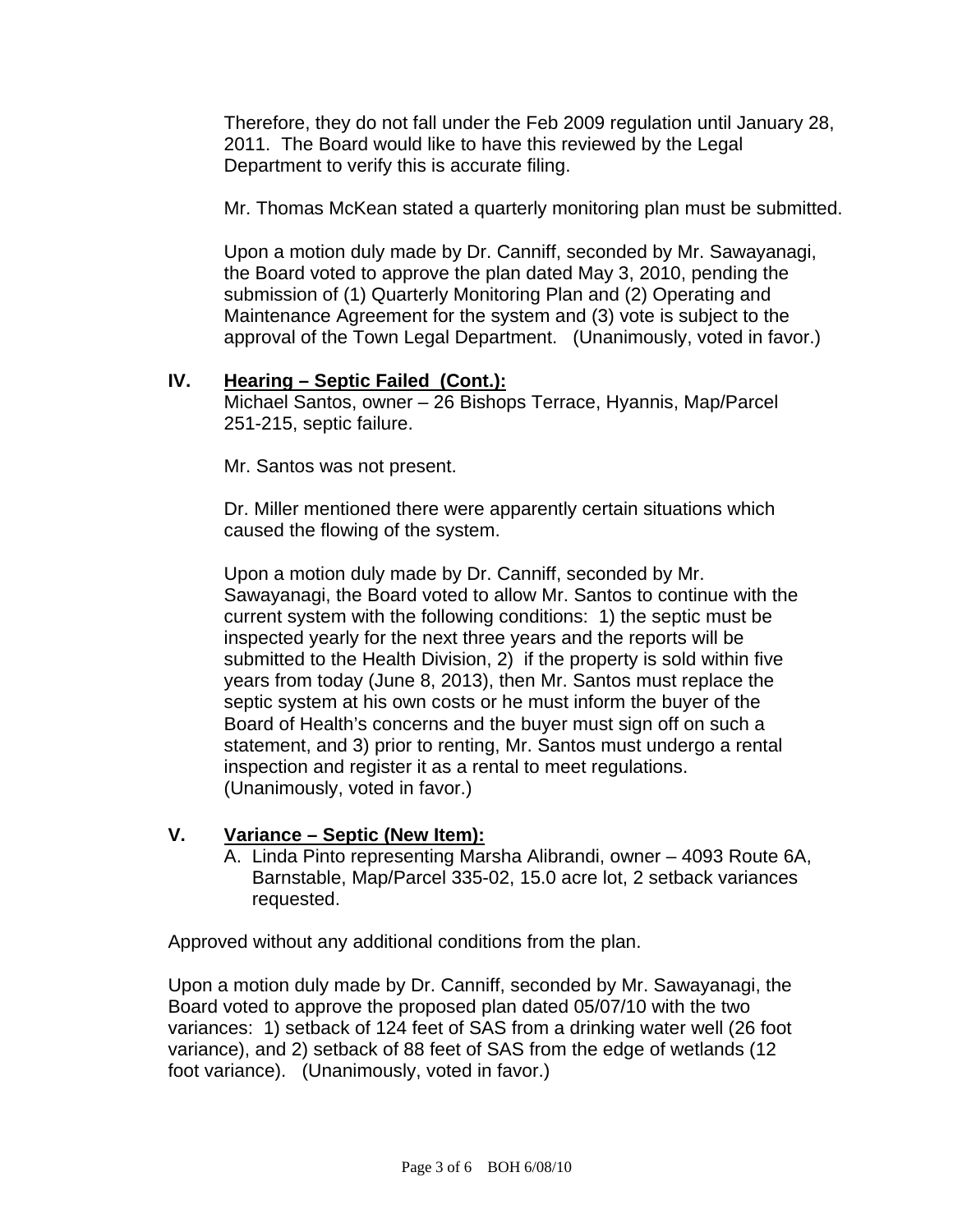B. Peter McEntee, Engineering Works, representing Mary Schoebel, owner – 11 Nyes Point Way, Centerville, Map/Parcel 233-069, 0.5 acre parcel, multiple setback variances.

Peter McEntee presented plan with six variance requests for setbacks.

House is currently occupied and is a rental. The property is in the Weaquaquet Lake area.

Dr. Miller expressed that he would prefer an enhanced nitrogen removal due to the wetlands. The Board asked the engineer to rework the plan and see if some of the distances of the setbacks can be improved on – trying to maintain as a minimum, the distance of the current setback of 70 feet.

Upon a motion duly made by Dr. Canniff, seconded by Mr. Sawayanagi, the Board voted to Continue it to the July 13, 2010 Board of Health meeting. (Unanimously, voted in favor.)

## ADDITIONAL NOTE ON A SEPARATE TOPIC:

Peter McEntee gave the Board an update on the situation at Fancy's Market, Main Street, Osterville, at the aerated system. The system is working well.

C. Linda Pinto representing Justin and Martina Larhette, owner – 10 Flowing Pond Circle, Osterville, Map/Parcel 146-066, 0.36 acre lot, septic failure, one-bedroom deed restriction, increase flow to 2 bedroom capacity using I/A system.

Linda Pinto and person from Ready Rooter were present and reviewed the proposed plan. There are constraints of a tight lot. The proposed plan asks for two variances: 1) variance of 4 feet from abutting property line (road), and 2) does not have a reserve area – this needs to be approved by DEP as well.

Dr. Miller stated that by increasing the septic to a two-bedroom, it now falls under a requirement to have a reserve area. Linda disputed that Title V states that if the system provides a better environment than the increase in flow is approved. She feels the variance requested is very minor in comparison to the great improvement of the system.

The original system failed within eight years and without an increase in size of the system, Ms. Pinto believes it will fail in less time than eight more years.

Dr. Miller asked Ms. Pinto to work out some numbers to prove, statistically, that it will be more beneficial to the environment with the I/A system.

Staff comments were (1) the lot needs a reserve area, (2) the Deed Restriction currently is for a one-bedroom and the plan proposes two, and (3) the plan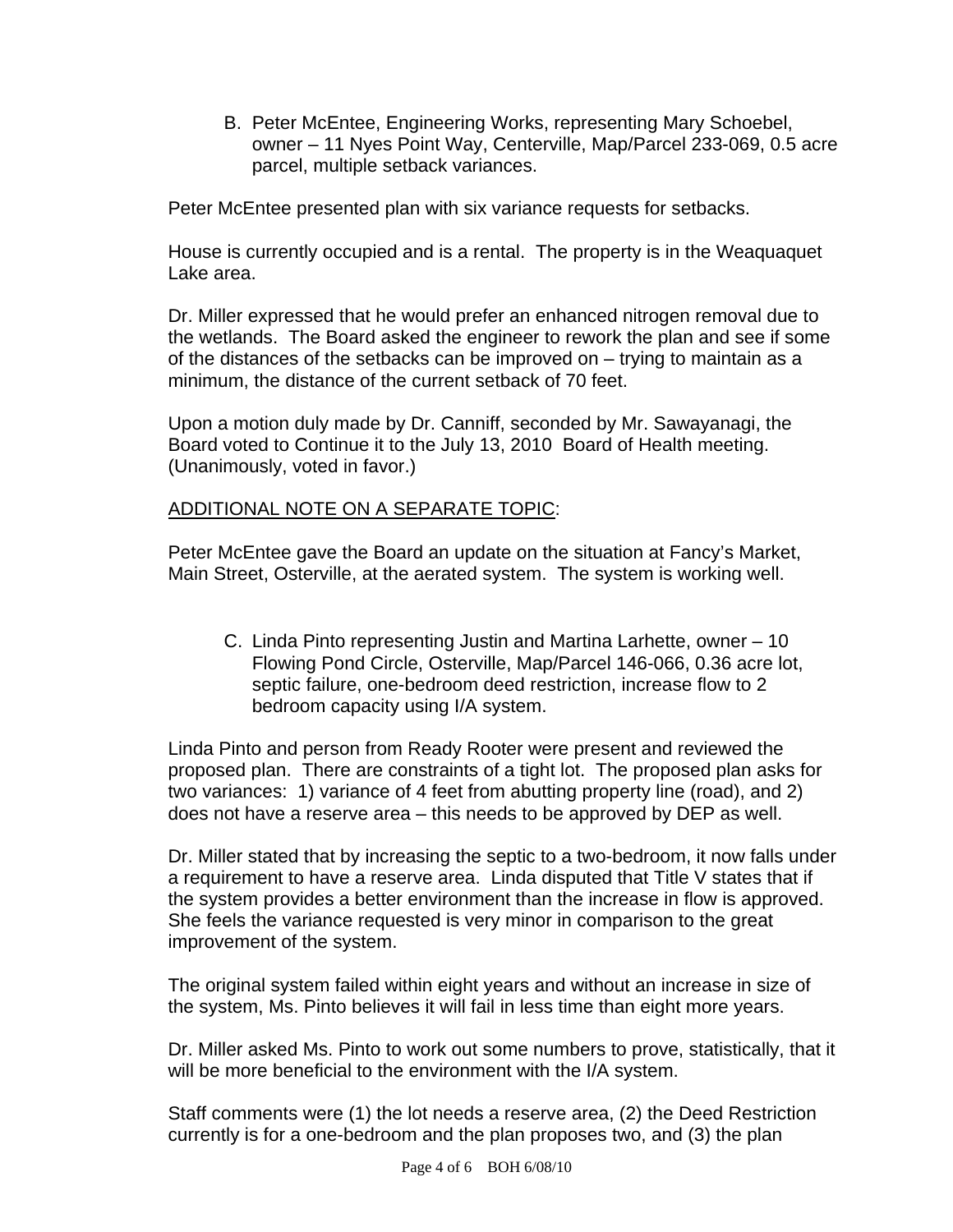originally did not show a leach pit – This has been adjusted with the plans the Board has now. The staff recommended non-approval.

Dr. Miller also suggested Ms. Pinto contacting Brian Dudley at DEP for suggestions also, keeping in mind that DEP will have to approve the final plan.

Upon a motion duly made by Dr. Canniff, seconded by Mr. Sawayanagi, the Board voted to Continue to July 13, 2010 Board of Health meeting. (Unanimously, voted in favor.)

## **VII. Variance – Pool:**

A. Allyn Hall representing Sandy Terraces Trust – 570 Wakeby Road, Marstons Mills, MA, variance to pool requirements of specific ladder/stairs, and variance to lifeguard requirement.

Tom Kearns, Anchor Pools, spoke of the pool. The pool is 20 feet wide at the steps and there is currently a hand-railing in the center which is 10 from the sides.

Tom Kearns, pool contractor, said he had received a verbal Cease and Desist the construction of the pool from the Health Division. The Board gave the contractor the approval to continue with the pool construction without opening the pool until a pool permit is issued.

Dr. Miller stated he was in agreement with the Health Inspectors' interpretation of the wording of the regulation.

Two conditions should be met to receive a variance approval: 1) they prove manifest injustice, and 2) the situation will be just as safe as if the regulation was met.

- 1) Upon a motion duly made by Dr. Canniff, seconded by Junichi Sawayanagi, the Board voted to approve with the following conditions: the applicant receive in writing from the pool installer that he certifies the pool will now afford the same amount of safety as recessed stairs – both in structural stability and in safety. The pool contractor will install additional hand-railings and whatever else he deems necessary to satisfy the certification he signs. (Unanimously, voted in favor.)
- 2) Upon a motion duly made by Dr. Canniff, seconded by Junichi Sawayanagi, the Board voted to approve the applicant for qualified swimmers (a variance to the lifeguard requirement) with the condition that all requirements for qualified swimmers are met. (Unanimously, voted in favor.)

## **VIII**. **Variance – Food (New):**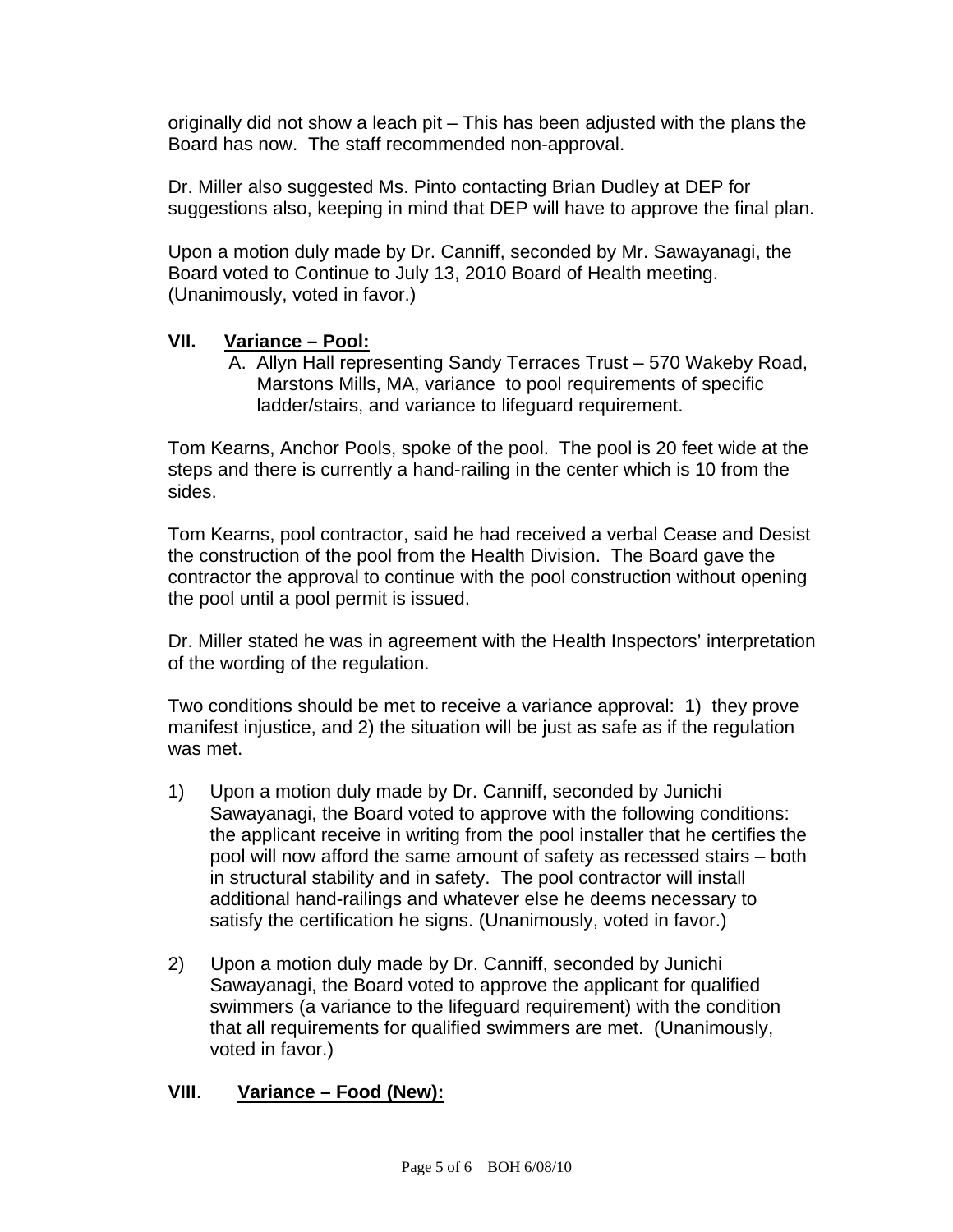A. Temporary Food Event: David Kuehn for Rhythm and Roots Festival to be held at the Cotuit Center for the Arts, 4404 Falmouth Road (Route 28), Cotuit, on July 10, 2010.

Sara Edick spoke for the Cotuit Center for the Arts. The Board suggested she may be able to use a handwash station from Richard Bibeault of the Mid-Cape Farmers Market or from Spanky's, if having difficulty getting one.

There will be three different sandwiches: Hot Panini Sandwiches (1) Roast Beef, Cheddar Cheese and Tomato Sandwiches, and (2) Portabella Mushroom, and cold wrap sandwiches.

The equipment of handwash station, cooler, electric grill must be brought in the day before (or thereabouts), to the Health Division for inspection.

Upon a motion duly made by Dr. Canniff, seconded by Mr. Sawayanagi, the Board voted to approve with the use of a handwash station and the submission of the specific menu. (Unanimously, voted in favor.)

B. Temporary Food Event: George Soars, Barnstable Youth Hockey, for Cotuit Fourth of July Event to be held at 140 Old Oyster Road, Cotuit, on July 4, 2010.

No one was present.

Upon a motion duly made by Dr. Canniff, seconded by Dr. Miller, the Board voted to approve the permit provided the applicant discuss the event with Mr. McKean and satisfy any concerns Mr. McKean may have regarding it. (Unanimously, voted in favor – Mr. Sawayanagi was not present for the vote.)

C. Arif Yilmaz, Sweets Garden – Kiosk at Cape Cod Mall, 793 Iyannough Road, Hyannis, 5 variances.

Arif Yilmaz spoke about their strategy.

Mr. McKean spoke of the concern of the scoops being unprotected.

Mr. Sawayanagi said the design of this display is designed to be self-serve food and he shares Dr. Miller's concern that the scoops are exposed and do not afford the protection of people in mall.

Upon a motion duly made by Mr. Sawayanagi, seconded by Dr. Canniff, the Board voted on the application for variances, as presented, on the food permit. (DENIED, unanimously.)

With further discussion, the Board specified two concerns are to protect the public from the air contaminants and from contaminants through touch.

Upon a motion duly made by Mr. Sawayanagi, seconded by Dr. Canniff, the Board voted to approve with the following conditions: 1) they provide a